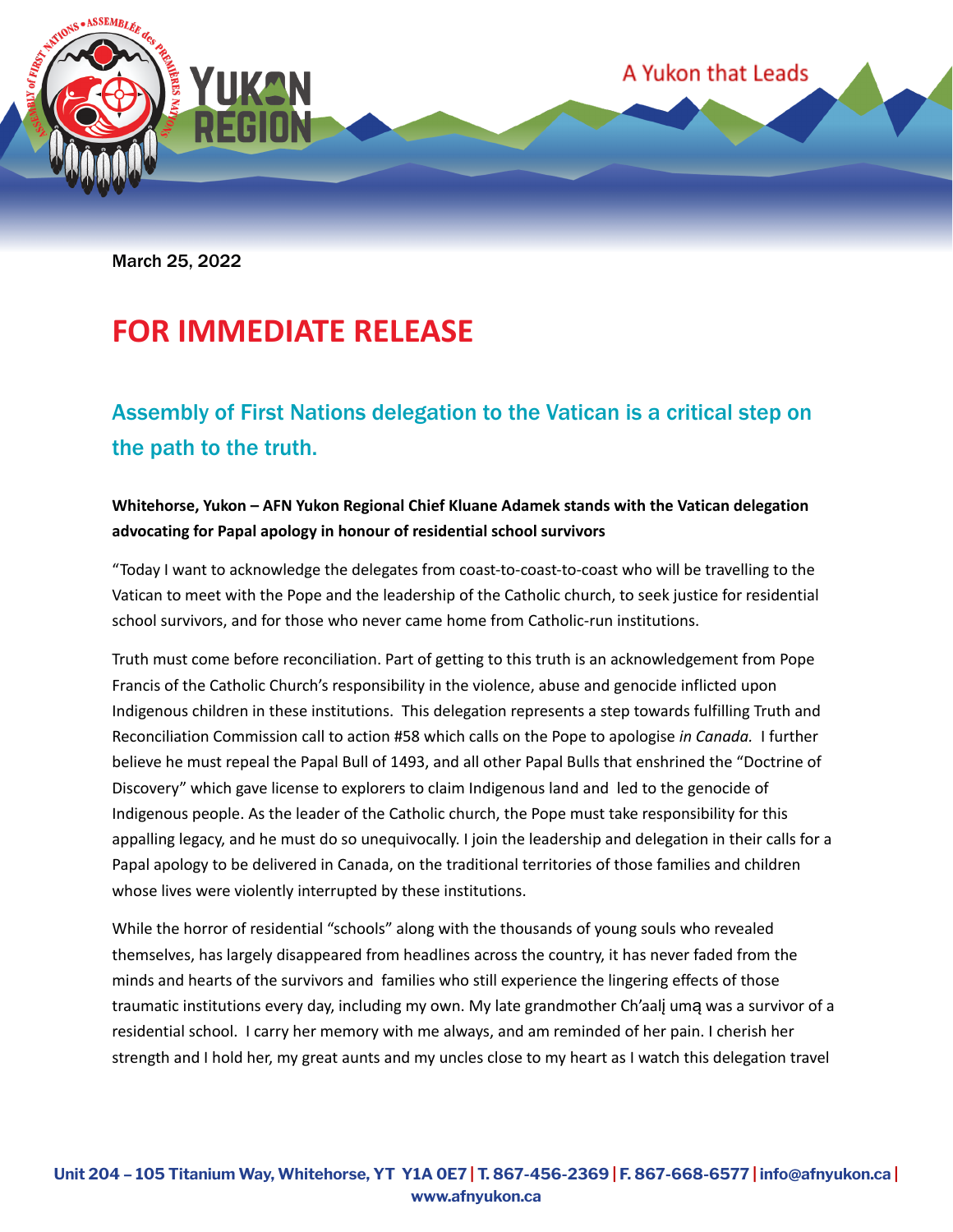around the world to demand honour and justice for her and the countless more who experienced the same trauma at the hands of the Catholic church and other colonial institutions.

I would like to express admiration and gratitude for Elder Adeline Webber - Kh'ayàdê - an Elder and Matriarch from Teslin Tlingit Council and Kukhhittan Clan, who is attending on behalf of Yukon First Nations and the Yukon Region, as part of the Assembly of First Nations delegation. I thank and acknowledge her for her leadership and her bravery as she travels to Rome to ensure the Yukon has a meaningful presence on this important journey. Thank you to my colleague Dene National Chief/Regional Chief Gerald Antoine who represents NWT (Denendeh) at the AFN, for leading the delegation. I have the utmost respect and admiration for all 15 First Nation delegates travelling to Rome, including the youth, Elders, survivors and spiritual advisors. They are travelling alongside Inuit and Métis delegates, and will no doubt face difficult moments in the weeks ahead. I wish them peace and healing as they take this journey together.

Again, truth must come before reconciliation. I remain optimistic that this visit will be one step in the right direction along the continued path to healing. There is much more work to be done, and I welcome all those willing to do that work alongside us."

```
-30-
```
Regional Chief Kluane Adamek Assembly of First Nations – Yukon Region Unit 204 – 105 Titanium Way, Whitehorse, YT, Y1A 0E7 M: 867-333-0118 [kadamek@afn.ca](mailto:kadamek@afn.ca) [www.afn.ca](http://www.afn.ca)

Hannah Geiser **Communications** Assembly of First Nations – Yukon Region [communications@afnyukon.ca](mailto:communications@afnyukon.ca)